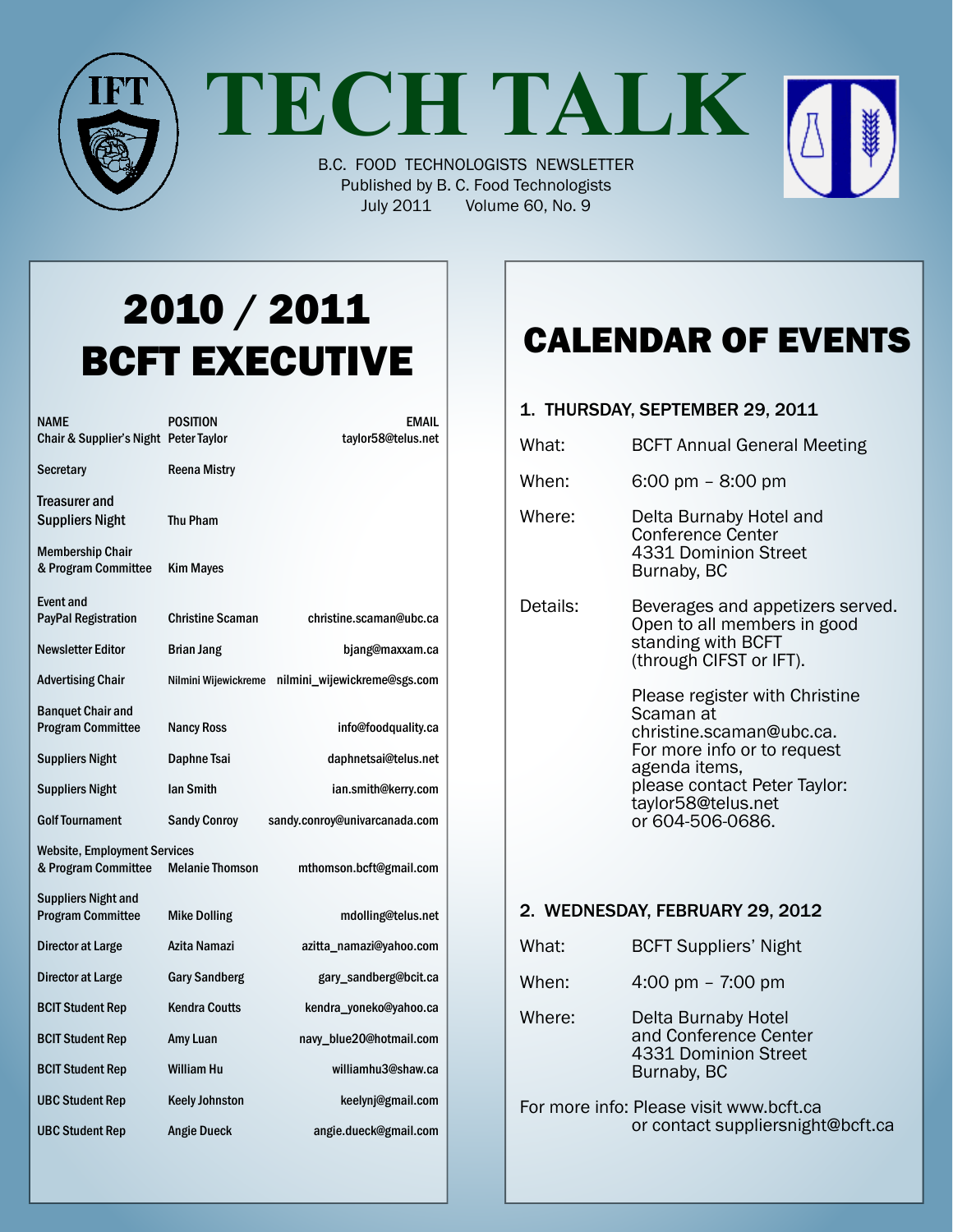July 2011, Vol. 60, No. 9 PAGE TWO

# In Memoriam: Jack Phillips (1933 – 2011)



Jack Phillips, a valued long-time member of BCFT, passed away on May 25.

Jack joined BCFT in 1964 andwas an active member of the local executive for over four decades. His volunteer positions with BCFT included director, program chair, vice chair, and chair. He was on several committees that planned joint meetings between BCFT and various American IFT sections, which consisted of events in Puget Sound, Seattle, Wenatchee and Portland. He actively assisted with preparation of CIFST national conferences held in Vancouver in 1974, 1984 and 1994.

In the 1990's, Jack had a vision of a British Columbia Supplier's Night that would tie into the Northwest Supplier's Night circuit. Under Jack's direction, this evolved into the highly successful event that so many of us enjoy each year.

As an ingredient supplier and owner of Phillips Ingredients Inc., manufacturers could count on Jack to locate hard-to-find ingredients.

In recognition of Jack's long-standing commitment to BCFT and CIFST, he was made an Emeritus member of CIFST in 2000. In 2005, he was awarded the BCFT Barry Walsh award.

In 2009, an annual award to be given to a BCIT Food Technology student was created and named in his honour, 'The Jerry Heddinger, Jack Phillips and BCFT Leadership Award'.

Jack had a sense of wisdom and calm that was welcomed at many executive meetings, and enhanced countless BCFT events. He was a true gentleman who touched many. He will be sincerely missed.

DEBRO DIVISION OF PREMETALCO INC. Email: vlo@debro.com

Cell: (778) 245-2211

**Vernon Lo, M.Sc.** *Western Region Sales Manager*

130- 18279 Blundell Road Customer Service Richmond, British Columbia Tel: 1-866-294-7914 Canada Fax: 1-877-294-7929 V6W 1L8 customerservice@debro.com



**Nancy Bender** Sr. Account Representative Microbiology Products

3M Canada Company

804 Carleton Court, Annacis Island Delta, BC V3M 3M1 604 463 8374 Tel. Home Office 800 265 1840 Toll Free 7423 778 772 3716 Cell 800 665 4759 Fax Orders nabender@mmm.com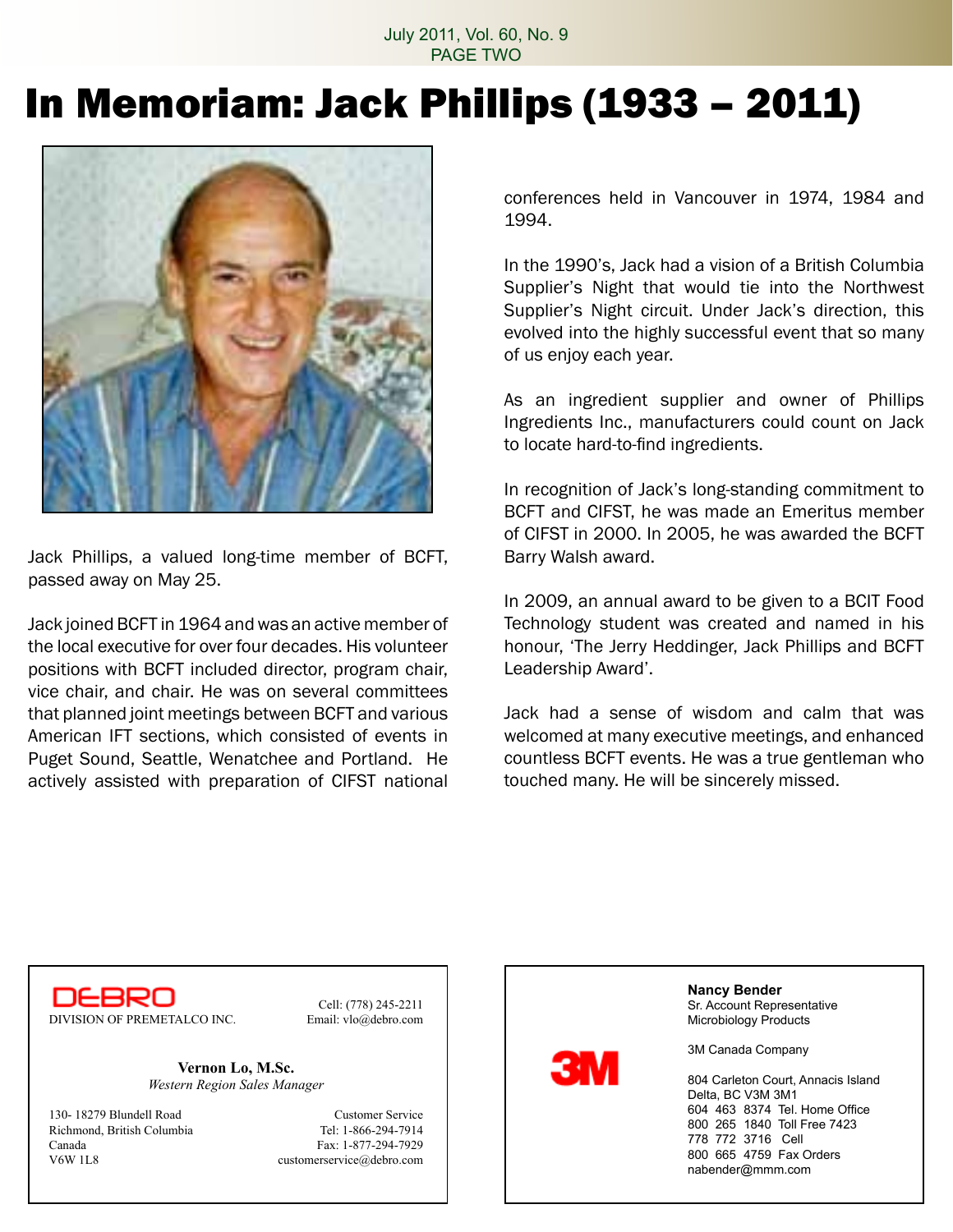#### July 2011, Vol. 60, No. 9 PAGE THREE

# BCFT 2011 Annual Golf Tournament and Banquet

The BCFT 2011 golf tournament and banquet was held on June 2nd at Greenacres Golf Course in Richmond. The weather was slightly cold and rainy, but all of the golfers had fun. Winners of the event included:

Ladies Longest Drive: Sandy Conroy Men's Longest Drive: Bruce Larkin Ladies KP: Nicole Higgins Men's KP: **Len Castillo** Winning Team: Nicole Higgins

 Paul Dulong Gerry Van Beek Jim Cherry

The team shot 2 under par.

### *Special Thanks to BCFT 2011 Banquet Donors:*

The BCFT Executive would like to sincerely thank all of the companies that donated door prizes. The BCFT would like to recognize the following companies for their donations:

> Brenntag Canada Colors Casco Church & Dwight Dempsey Corp Debro Domco Enterprises English Bay Blending Garden Protein Grimm's Fine Foods Hain Celestial ICL Performance Products Jungbunzlauer LV Lomas Maxxam Analytics Inc National Starch Nana's Kitchen Natures Path Foods Nealanders International Inc Olympic Dairy Pace Processing Red Rooster Winery Sensient Colors Sensient Flavours Silliker JR Labs Univar UBC Western Waffles



*The winning team (left to right): Paul Dulong, Nicole Higgins, Gerry Van Beek, and Jim Cherry.*



**Sandy Conroy** Sales Representative Food and Pharmaceuticals

**Univar Canada Ltd.** 9800 Van Horne Way Richmond, BC V6X 1W5

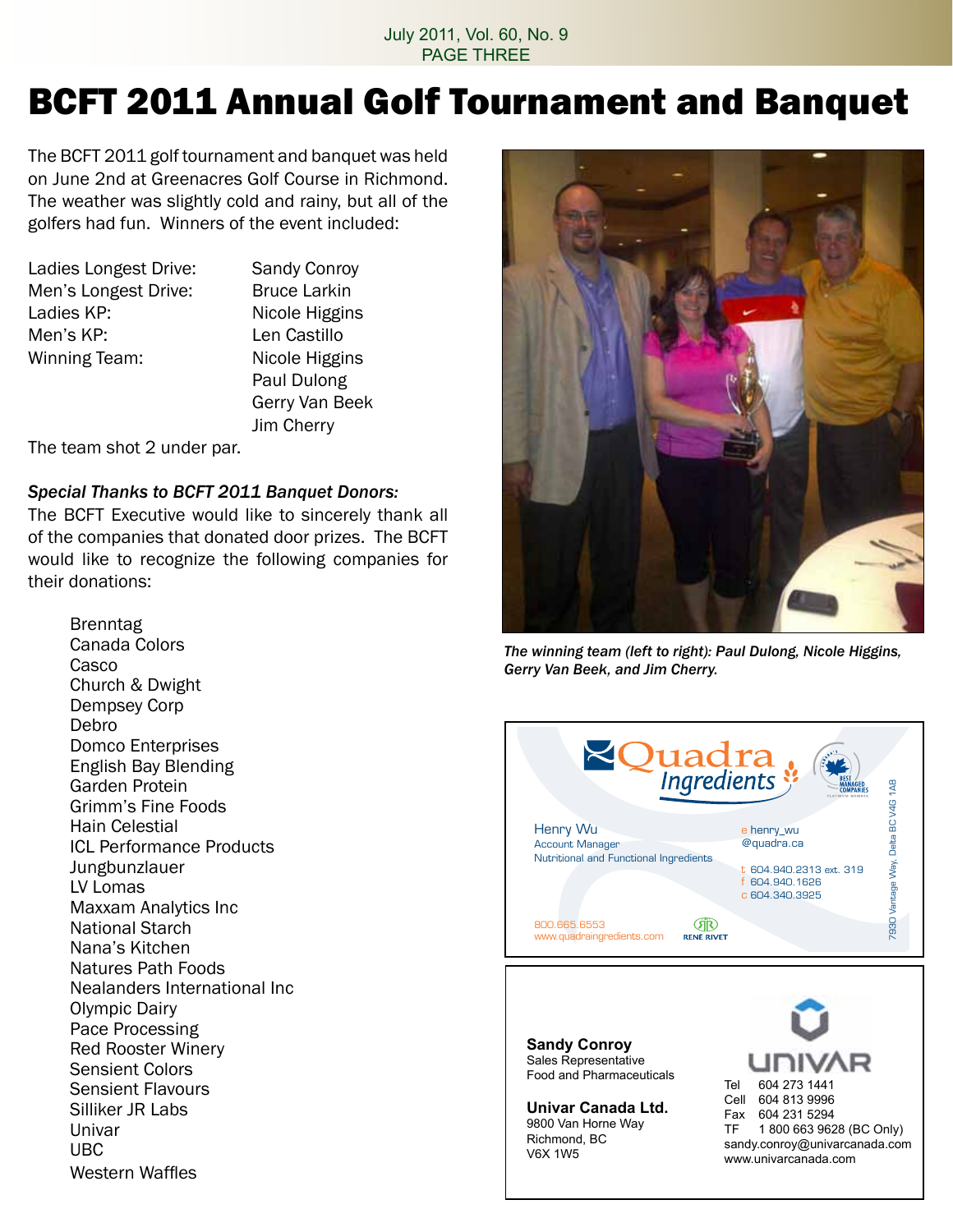July 2011, Vol. 60, No. 9 PAGE FOUR

# Calling all UBC FNH, Nutritional Sciences & Food Sciences Grads!

Are you a graduate of the FNH, Nutritional Sciences, or Food Sciences program at UBC? Then we would like date with the program and to connect with former classmates!

to reconnect with you! The Food, Nutrition and Health program at UBC wants to stay connected with its alumni.

 If you are interested, send us a an e-mail at fnh.alumni@ubc.ca to update your contact information (name, email, major and year of graduation). Or, connect with us by Facebook by joining our group at "UBC FNH Alumni". A great way to stay up-to-

> Saturated Fat Trans Fat

> > $120$

Cholesterol

otassium

Sodium



**FACULTY OF LAND AND FOOD SYSTEMS** Grounded in Science | Global in Scope





### **Expertise in Food Analysis**

- Microbiology
- Food Chemistry
- Nutritional Labelling
- **Residue Testing**
- **Environmental Monitoring**

Tel: 604 734 7276 Toll free: 1 800 665 8566 foodsafety-yvr@maxxamanalytics.com

www.maxxam.ca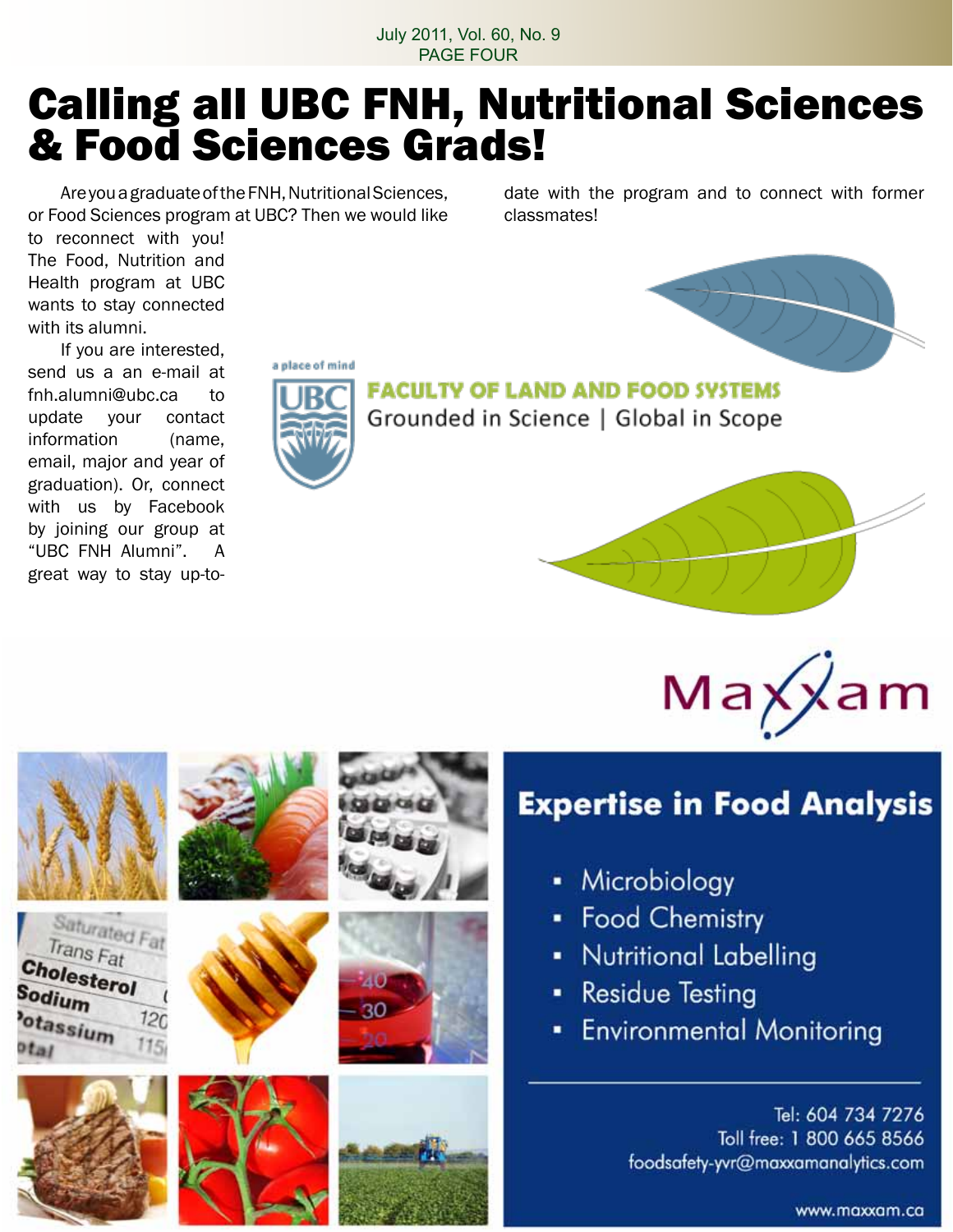#### July 2011, Vol. 60, No. 9 PAGE FIVE



## BCFT Website

 Please check out the BCFT website at www.bcft.ca for:

- • Up to date information about upcoming BCFT events,
- Job Postings, for those companies needing a hard working food technologist,
- Job Seekers, for those hard working food technologists needing a company,

 If you have any feedback or events that you would like posted, please email Melanie Thomson at webmaster@bcft.ca.

V. LOMAS

Represented Exclusively By

### BCFT Is Looking For You!

 As you know the BCFT is run entirely by volunteers and once again we are soliciting members for their interest in participating in next year's executive. We will have a number of vacancies to fill. Help keep our flame burning bright.

 If you are interested in volunteering please contact Peter Taylor - ptaylor@bcft.ca.

| <b>Consumer Testings Services</b>                                                    | <b>Chief Chemist</b> | <b>Ron Kuriyedath</b><br>Agri-Food Laboratories                              |
|--------------------------------------------------------------------------------------|----------------------|------------------------------------------------------------------------------|
| SGS Canada Inc.<br>50-655 W Kent Avenue N<br>Vancouver, BC V6P 6T7<br>www.ca.sgs.com | e                    | (604) 324-1166<br>1-877-728-1188<br>(604) 324-1177<br>Ron.kuriyedath@sqs.com |

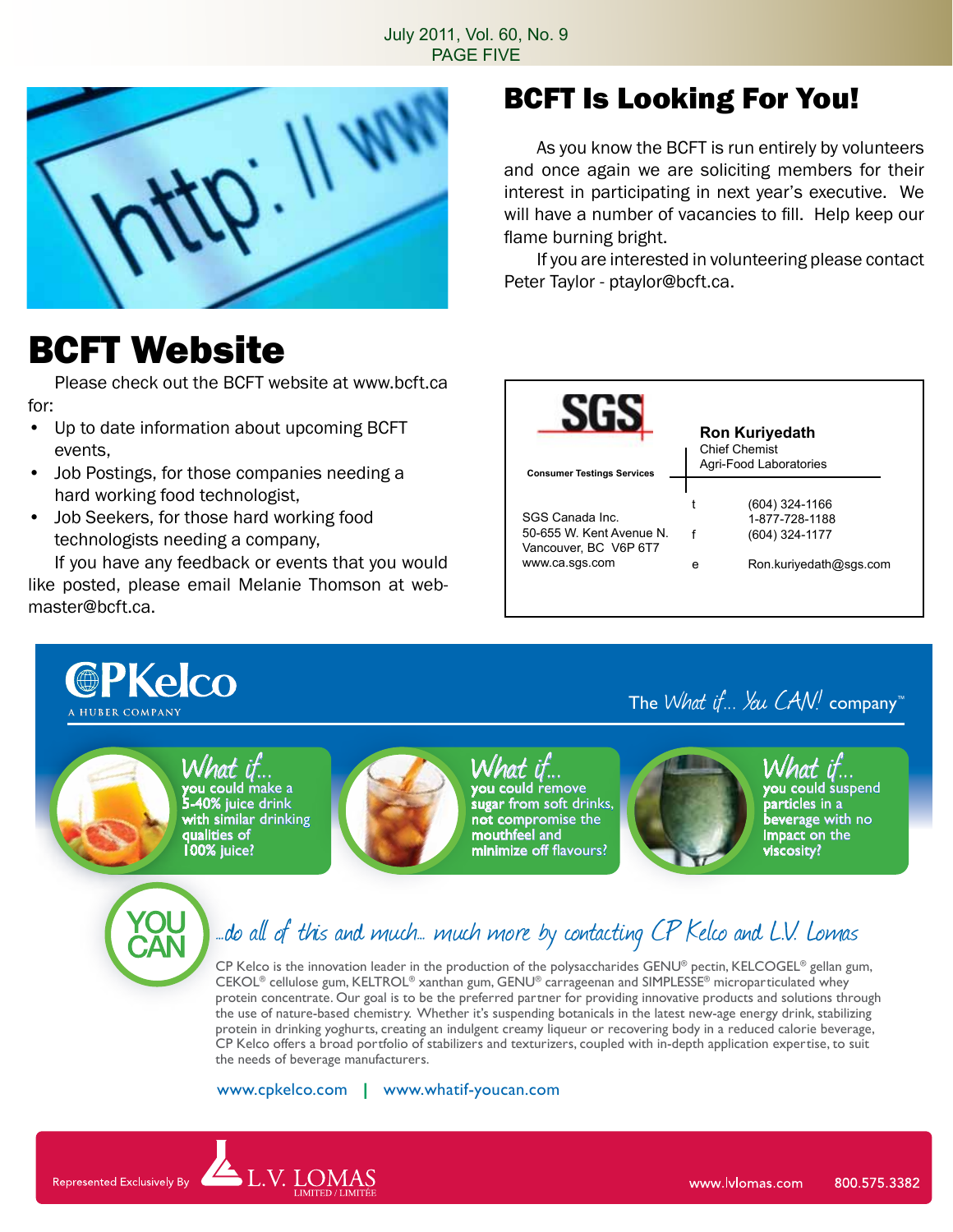*May 24, 2011*

*Dr. Christine Scaman, Associate Professor Food, Nutrition & Health Vancouver, BC*

*Dear Dr. Scaman and BCFT,*

 *My name is Angie Dueck. You may know me as a current BCFT student rep and soon-to-be BCFT Webmaster. I was a UBC student and have recently been awarded the BCFT Prize. I have just completed the fifth year of the five year Food and Nutritional Sciences double major and currently work for SGS Canada as a lab technician. Since I am interested in, among other things, being involved in research and food processing, I am pleased to be working in an environment where I have the opportunity to operate a variety of equipment, run tests and become familiar with the nature of different food matrices.*

 *I am grateful to BCFT for continuing to organize events that supplement my Food Science knowledge, such as the recent talk on food importation. I consider the organization a valuable way for me to stay connected to individuals within the food industry and I am glad to contribute to BCFT and its members by volunteering on the executive.*

 *I want to express my sincere gratitude for being awarded the BCFT Prize—the timing is immaculate!*

*Thank you,*

*Angie Dueck*

### Think About Advertising Your Business in *Tech Talk*

You can't afford to miss this opportunity to advertise with us!

 *"Tech Talk"* is published approximately 9 times a year by the British Columbia Food Technologists Association (BCFT). As the official publication of the association, *Tech Talk* reaches the local audience of individuals in the Food Science and Technology profession - your ad in Tech Talk will keep you on top of our readership of over 300 individuals.

 For complete details on placing your ad in Tech Talk, contact Nilmini Wijewickreme, SGS Canada Inc., 50-655 West Kent Avenue North, Vancouver, BC, V6P 6T7. Tel: 604-324-1166 Ext 5294; Fax: 604- 324-1177; E-mail: nilmini\_wijewickreme@sgs.com or advertisements@bcft.ca.

 We accept ready-to-print copy of your ad in PDF or TIFF format in color or black and white, or a hard copy of business cards. The advertisements also can be sent via e-mail in any sort of digital format. For example, a high-resolution (300 dpi or better) scanned copy, or digital format (e.g., EPS or PDF) of the ad.

| \$50  |
|-------|
| \$60  |
| \$90  |
| \$150 |
|       |

*Rates indicated are on per issue basis. Discounts up to 10% are available for advertising in multiple issues.*



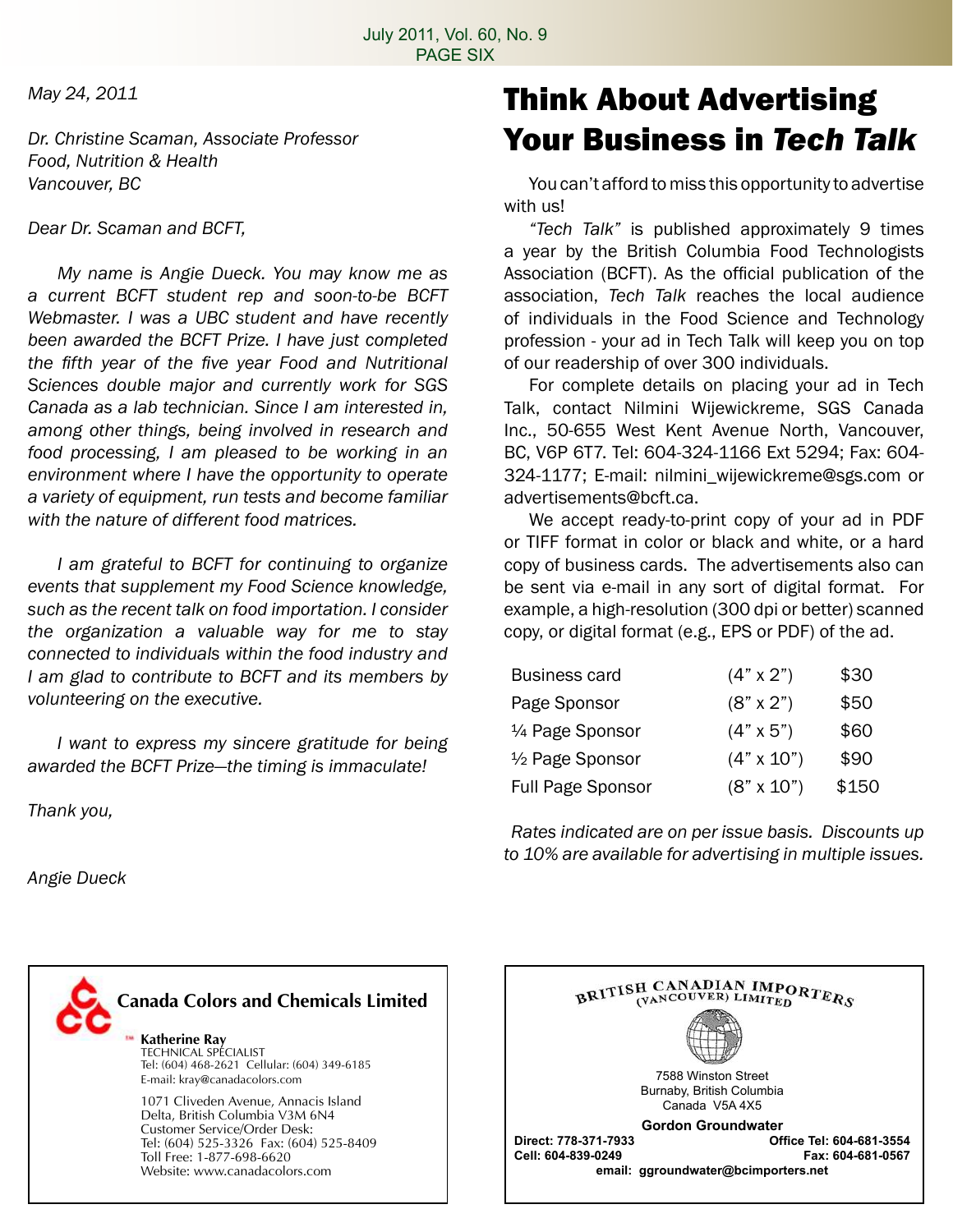#### July 2011, Vol. 60, No. 9 PAGE SEVEN



### For Employers & Job Searchers

BCFT sponsors 'no-charge' job postings and resume postings on our website. Please ensure the posting is in pdf or word document form. Optionally, we can provide a form for the job posting.

 Check out the current positions available at this link. http://bcft.ca/Positions\_available.htm

 For more information or to post a job, contact Melanie Thomson at webmaster@bcft.ca.



#### **Lucie Nicholls** General Manager

#212-1515 Broadway Street Port Coquitlam, BC V3C 6M2 Canada

Tel: 604-468-9800 Toll Free: 1-866-468-9800 Fax: 604-468-9801 Cell: 604-866-9804 www.carmiflavors.com lucienicholls@carmiflavors.com



Michael Dolling **REGION MANAGER • WESTERN CANADA** mdolling@nealanders.com

#201-7950 Huston Road, Delta, BC V4G 1C2<br>PHONE 604-940-4181 CELL 604-940-4180 **PHONE 604-940-4181**<br>**FAX 604-940-4180 W FAX** 604-940-4180 www.nealanders.com